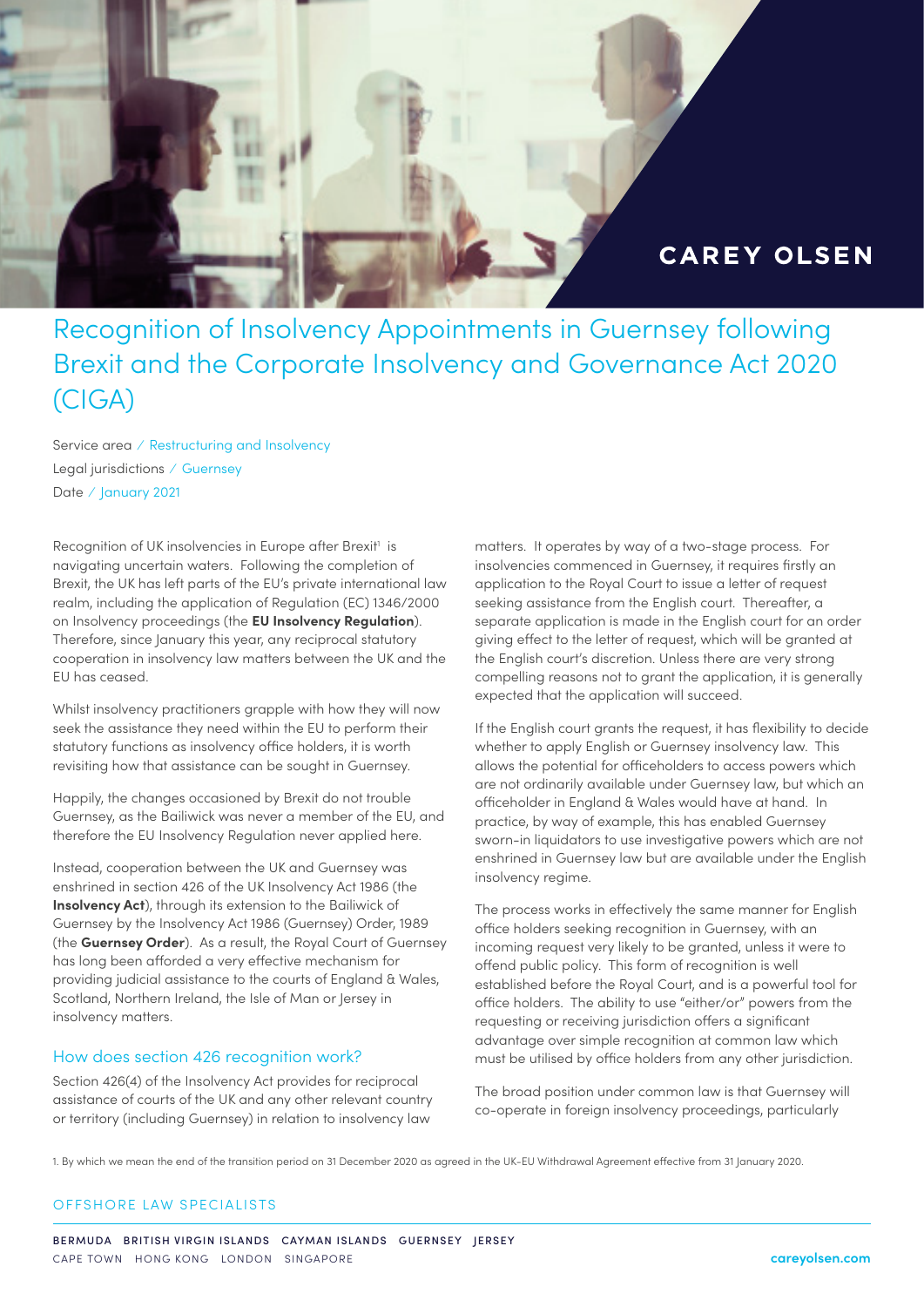where there is a sufficient connection between an office holder, appointed in the jurisdiction where the company is incorporated or individual domiciled, and the company or individual has submitted to the jurisdiction of the court by which the appointment was made. However, the extent of the assistance that can be granted is more limited to the use of only those powers available under Guernsey's domestic law.

# What is CIGA and how might it play a role in restructuring Guernsey companies?

The UK Corporate Insolvency and Governance Act, 2020 (**CIGA**) came into force on 26 June 2020, and represent the most significant change the UK's insolvency law for almost 20 years. Many of the measures contained therein were expedited to help combat the financial impact of restrictions introduced to tackle the COVID 19 pandemic. The changes include a new moratorium of up to 40 days for distressed but viable companies, restrictions on the termination of contracts for the supply of goods or services because the company has entered into a restructuring or insolvency process, and a raft of Covid-related measures assisting businesses to stem the tide of the current pandemic. The most significant change from a Guernsey perspective may, however, prove to be the introduction of the Restructuring Plan (**RP**) by way of Clause 7 and Schedule 9 of CIGA, which introduce a new Part 26A into the Companies Act, 2006.

The English law scheme of arrangement has proved to be a very popular restructuring tool leading to the UK becoming a major destination for international restructurings. The English Court's willingness to accept jurisdiction over foreign companies has facilitated this further. An RP is not dissimilar to a scheme, but it requires a company to be experiencing financial distress prior to its use. The RP also crucially provides for a cross-class cram down of rights where those classes can be shown to be "*out of the money*".

Detail as to the mechanics of an RP is beyond the scope of this note, but the appetite for its use was demonstrated by the ground-breaking restructuring of Virgin Atlantic's business by way of the first RP. We anticipate increasing use of the procedure in major international restructurings where there is a sufficient connection to England and Wales.

## Can a Guernsey Company Use an RP?

Any Guernsey company wishing to avail itself of the provisions of CIGA and particularly an RP, may be able to do so if it is able to show a "*sufficient connection*" to England & Wales. Whilst the legal test is ultimately a matter of English law, we understand it is the same as the tests applied by the English court in determining whether it can wind up an overseas entity in England – a relatively low hurdle to entry.

Although ultimately a question of English law, it has been shown that where a Guernsey company has in place English law governed financing, this should be sufficient to satisfy an English court that there is a sufficient connection to England for the purposes of availing that company of the English Court's jurisdiction.

Passing the "sufficient connection" gateway, and thereby gaining access to the English court, is, however, only part of the process. Companies also need to show that the RP as ordered by the English court will be given practical effect in Guernsey, *i.e*. will or can the Royal Court provide assistance by enforcing the terms of the RP locally. Demonstrating this will require the company to obtain either affirmative local law advice or possibly actual recognition of the RP in Guernsey.

# Can an RP be recognised in Guernsey?

Guernsey has no statutory equivalent to an RP. The RP also falls outside of the scope of section 426 of the Insolvency Act, because it forms part of English Company Law, and not the Insolvency Law regime. Furthermore, Guernsey is not a signatory to any other international treaties which might assist. Consequently, if the English court grants an RP in respect of a Guernsey company, any recognition of that order in Guernsey has to be considered on common law principles.

Recognition may be granted by the Royal Court of Guernsey on common law principles where a final and conclusive judgment or order is awarded by a foreign court (in this case, the English High Court) and where that foreign court has jurisdiction to award that judgment or order (e.g. the parties submitted to the jurisdiction of the English court), and provided that the judgment or order was not obtained by fraud or recognition or would otherwise offend public policy.

Notwithstanding the absence of a direct statutory equivalent, it is likely that the Royal Court would be amenable to granting recognition of a Part 26A RP which only compromised English law governed debts – i.e. on the basis that the English court had jurisdiction to adjudicate on that compromise arrangement because all of the parties had submitted to the English court's jurisdiction. This is particularly the case where a company's creditors who are subject to the compromise arrangements are likely to be deemed to have agreed to English governing law and jurisdiction by virtue of the finance documents in place. The Guernsey Royal Court will usually seek to give assistance to the English court in such situations, and we see no reason why the Royal Court would not adopt such an approach in relation to the recognition of the RP in this case, particularly given that doing so will be in accordance with the rules of private international law.

However, if the effect of an RP cannot sit within the common law rules on recognition of judgments, for example where an RP purports to deal with creditors with rights arising under laws other than those of England & Wales and/or who have not participated in the debt compromise arrangements, then recognition would be more challenging. This is because any attempt to compromise debts arising under any law but that of England & Wales by way of the RP may offend private international law.

Of course, Guernsey statutory provisions in relation to Schemes of Arrangement closely follow the English law equivalent, and therefore where recognition may not be possible, then running a Guernsey scheme instead of or parallel to an RP may well prove to be the sensible alternative.

ี่ Я **Subscribe for more**